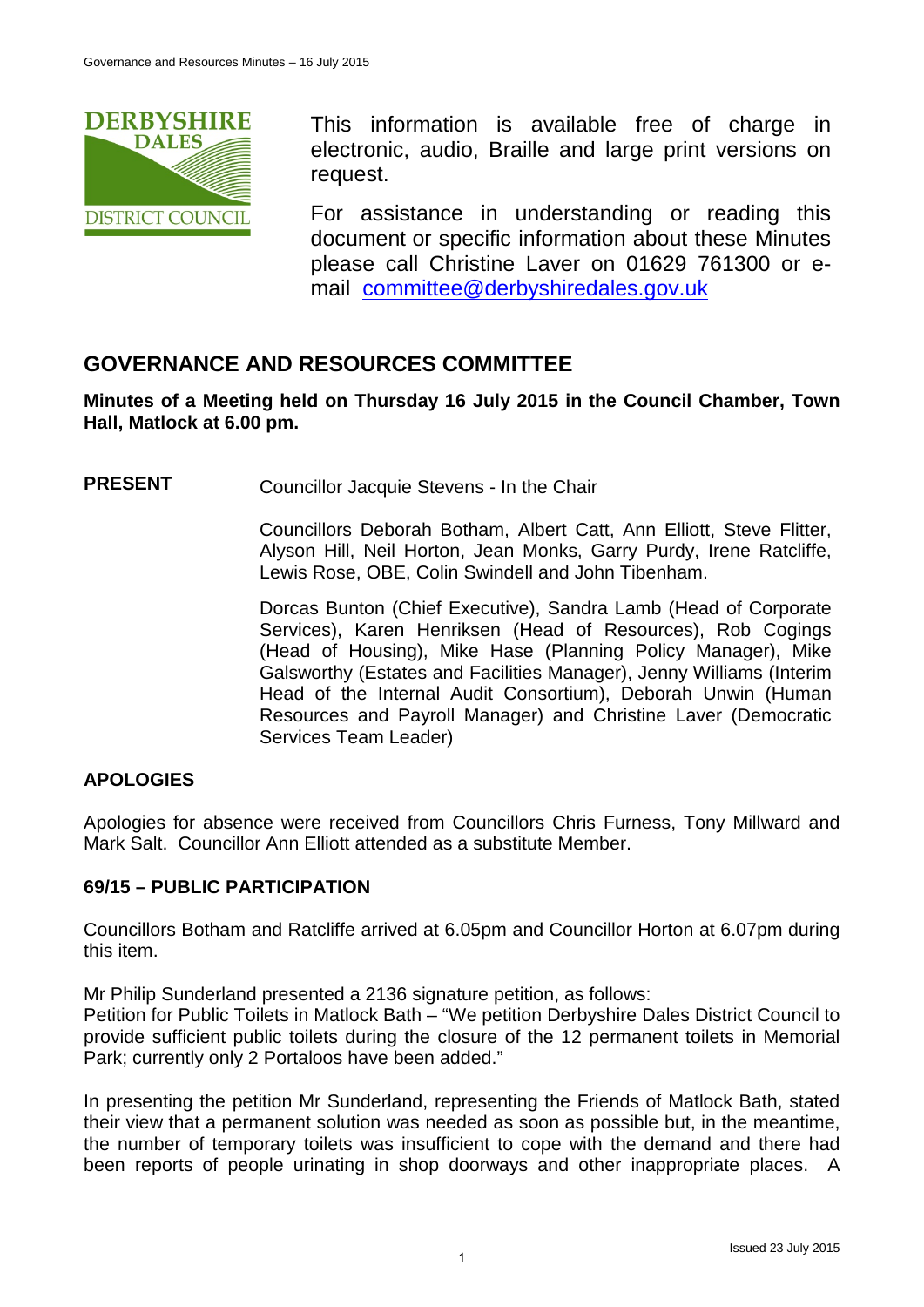further problem seemed to be that the temporary toilets were locked in the early evening, when demand was often highest.

In response the Chairman thanked Mr Sunderland for his participation and advised that the temporary toilet blocks contained 3 cubicles and a baby changing unit in the ladies and 3 urinals and one cubicle in the gents. Although this was less than the previous provision it was all that could be accommodated on the site. However, the Council recognised that this may need to be increased during the Illuminations period. The Police had been informed of the problems experienced by traders and the temporary units were now open later than they had been originally.

### **70/15 – APPRENTICESHIPS PROGRAMME**

The Head of Housing presented a report that set out the background to the District Council's Apprenticeship Programme, that had been running since 2010. The programme had developed since its initial application within Leisure Services and currently nine apprentices were employed across a range of services. Six of the twenty apprentices who had benefitted from the experience and training provided by the scheme, since its inception, had moved on to permanent posts within the District Council.

A short video, with contributions from current apprentices, was shown.

The report showed the current four year programme of apprenticeships that would be funded by a combination of an initial grant from the Derbyshire County Council Community Housing Team, to support young adults in job training and employment, potential savings achieved within services and any additional external funding that was secured.

It was moved by Councillor Lewis Rose, seconded by Councillor Irene Ratcliffe and

**RESOLVED** (unanimously) That the District Council's Apprenticeship Programme, running until 2017/18, be noted with satisfaction.

### **71/15 – STRUCTURAL DAMAGE TO PUBLIC CONVENIENCES AT MEMORIAL GARDENS, MATLOCK BATH**

A programme of condition surveys for all the Council's key buildings had revealed significant structural defects in the public conveniences in Memorial Gardens, Matlock Bath. These affected the external walls and roof structure of the building and necessitated the immediate closure of the facility to ensure public safety. Temporary toilets had been installed, as described in the Public Participation item, above.

In April 2015 the Environment Committee considered a structural engineers report that estimated the cost of repairs to the building at £176,167.50. The extent of the defects was detailed in the report. The April report proposed that, due to the significant cost estimate for repairs, other options should be explored to ensure that the best possible, value for money solution was implemented.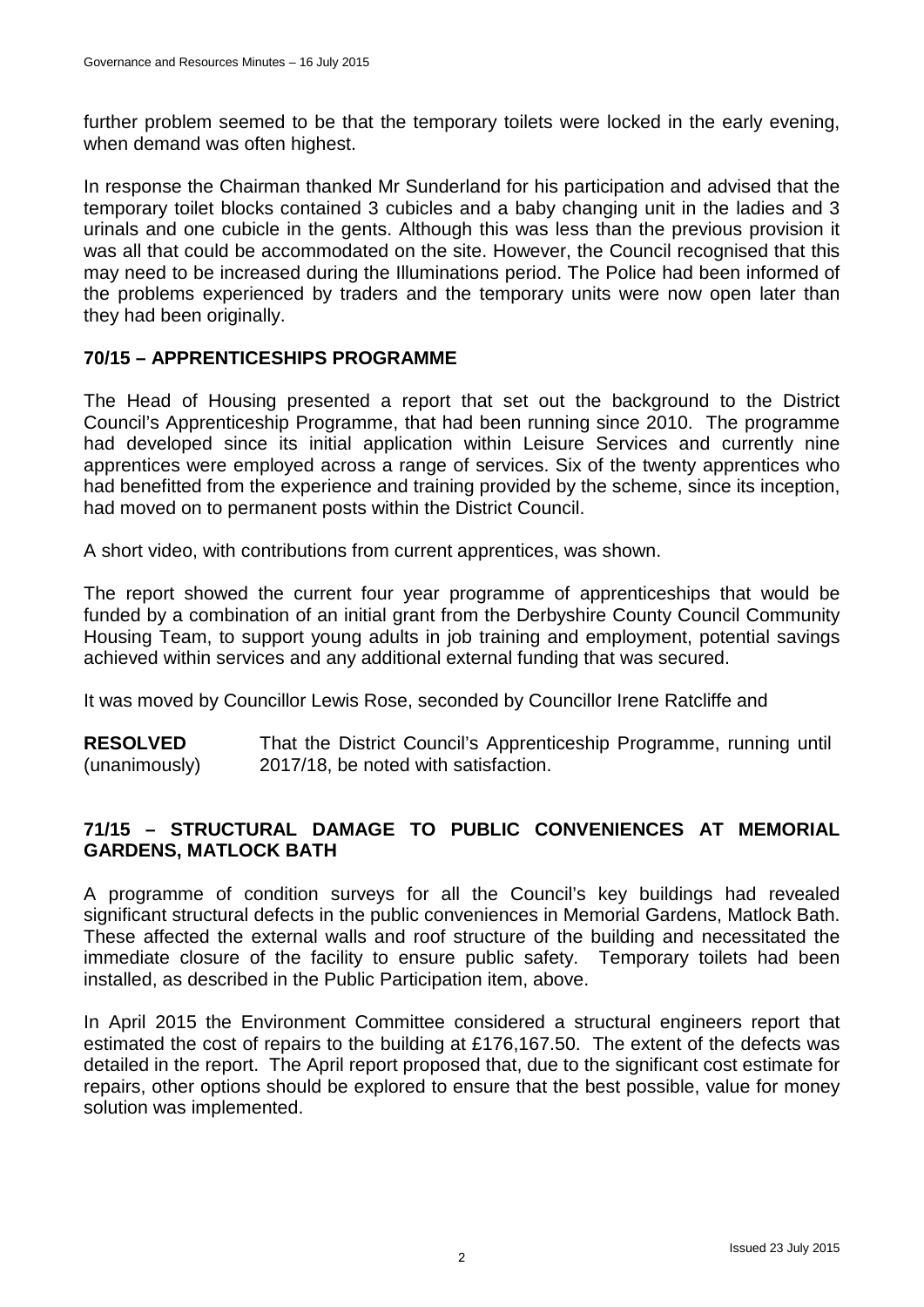**RESOLVED** (unanimously)

The current report detailed the options put forward in April and additional options that had emerged in the meantime. The indicative cost, advantages, disadvantages and risk ratings of each option were tabulated in appendix 1 to the report.

The District Council has a legal duty to consult on any major change in provision of services to the public and authority was, therefore, sought to consult on some or all of the options put forward to date.

It was moved by Councillor Lewis Rose, OBE, seconded by Councillor Garry Purdy and

- **RESOLVED** (unanimously) 1. That all the options in the report be taken forward for public consultation and that suggestions for alternative solutions be invited at the same time.
	- 2. That the results of the consultation be the subject of a further report to a Committee or Council, as appropriate, during Autumn.

# **72/15 – CORPORATE CONSULTATION AND ENGAGEMENT PLAN**

The Corporate Consultation and Engagement Plan was produced annually, in accordance with the District Council's Consultation and Engagement Strategy 2014/19, which describes the principles and priorities underpinning consultation and engagement activity undertaken by the District Council.

The report summarised the main aspects of consultation and engagement activities undertaken during 2014/15 and the key consultation tasks to be undertaken during 2015/16. The full Plan for the current year was appended to the report.

It was noted that the format of the plan had been amended to ensure greater integration of consultation and equalities activities by identifying whether an Equality Impact Assessment was required for a particular task.

It was also noted that Member training on equalities and diversity, in July 2015, would also highlight the principles of consultation and engagement.

It was moved by Councillor Irene Ratcliffe, seconded by Councillor Colin Swindell and

- 1. That the Corporate Consultation and Engagement Plan 2015/16 be approved
	- 2. That consultation and engagement activities undertaken by the District Council be reported to this Committee in future.

The Chairman agreed to change the order of the Agenda at this point to consider an urgent item.

### **73/15 – PLANNING FOR THE LOCAL COUNCIL TAX REDUCTION SCHEME FOR 2016/17**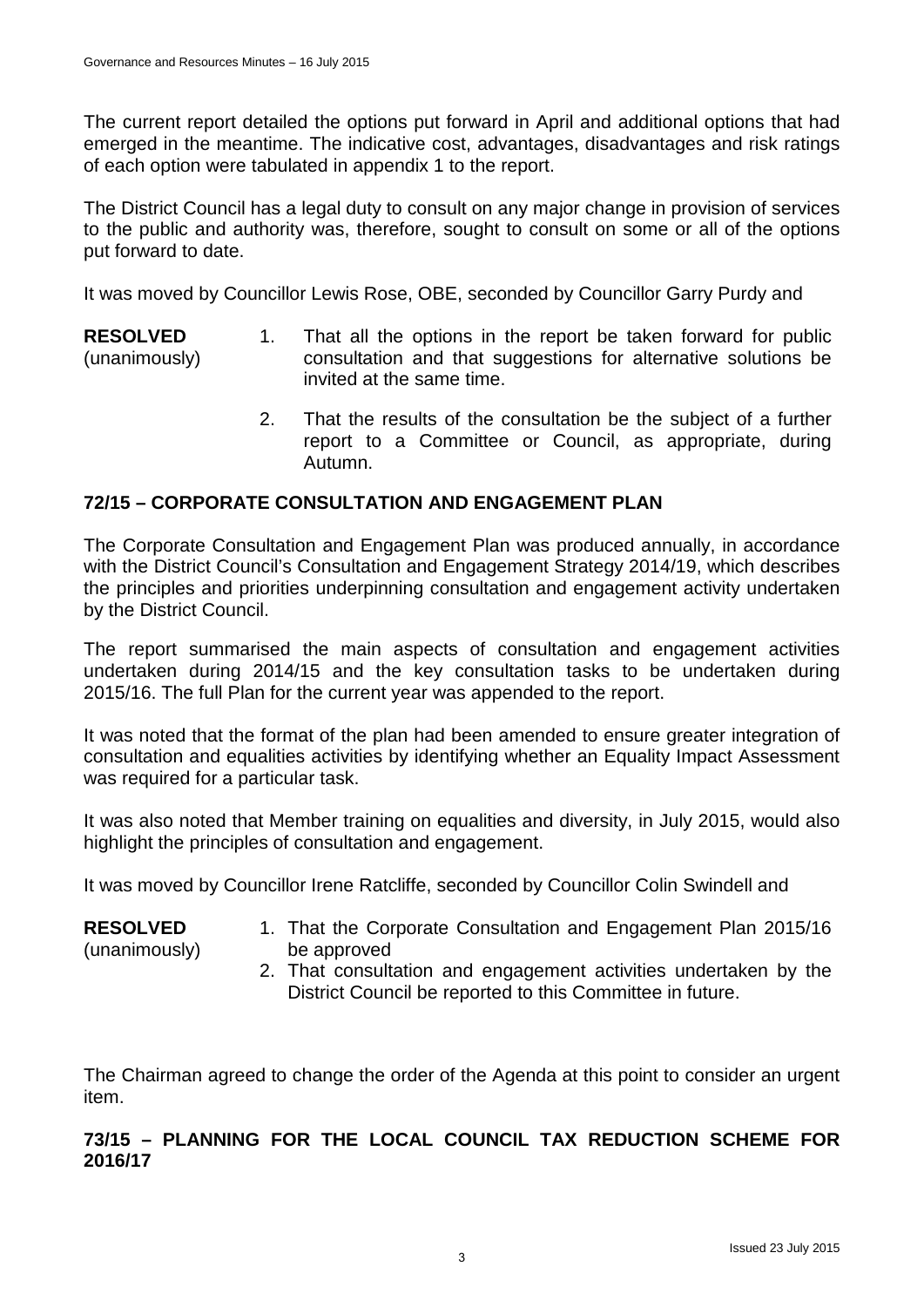This report was tabled as an item of urgent business, as defined by the Local Government (Access to Information) Regulations 1985 (as amended), to enable the establishment of a sub-committee to undertake a specific piece of work in response to external influences. The Chairman agreed to the reason for urgency.

Since April 2013 Councils had been responsible for setting up their own Local Council Tax Reduction Scheme. The District Council's scheme for 2015/16 was approved by Council on 15 January 2015.

On 8 July 2015 the government announced changes to tax credits, disability benefits and housing benefits, including a reduction in the annual cap per household in respect of all benefits from £26,000 to £20,000, with any cap being applied to Housing Benefit. These changes would take effect in April 2016, with further changes planned for 2017.

Although full details of the changes had not been announced it was anticipated that they would have a knock-on effect on the cost of the Council's Local Council Tax Reduction Scheme and, consequently, the scheme would need to be amended to avoid it becoming unaffordable.

It was proposed that a sub-committee of the Governance and Resources Committee should be set up to develop option and monitor progress towards the implementation of a revised Local scheme by 1 April 2016.

The Terms of Reference for the Sub-Committee were set out in the report, together with the proposed membership to achieve the required political balance.

It was noted that any changes to the scheme would have to be approved by 31 January in the financial year preceding that in which they take effect. A proposed timetable was detailed in the report and this included provision for the District Council's legal obligation to consult stakeholders and carry out an equality impact assessment, if changes are proposed.

It was moved by Councillor Lewis Rose, seconded by Councillor Garry Purdy and

**RESOLVED**

(unanimously)

- 1. That a Local Council Tax Reduction Scheme Sub-Committee of the Governance and Resources Committee be created to investigate and evaluate options within the terms of reference set out in paragraph 2.1 of the report.
- 2. That the Sub-Committee be comprised of 6 Members, based on the rules of political proportionality, with provision for substitute **Members**
- 3. That discussion be held with other Derbyshire local authorities with a view to reducing the differences on Local Council Tax Reduction Schemes across Derbyshire.
- 4. That Group Leaders provide nominations for Members and Substitute Members of the Sub-Committee to the Head of Corporate Services.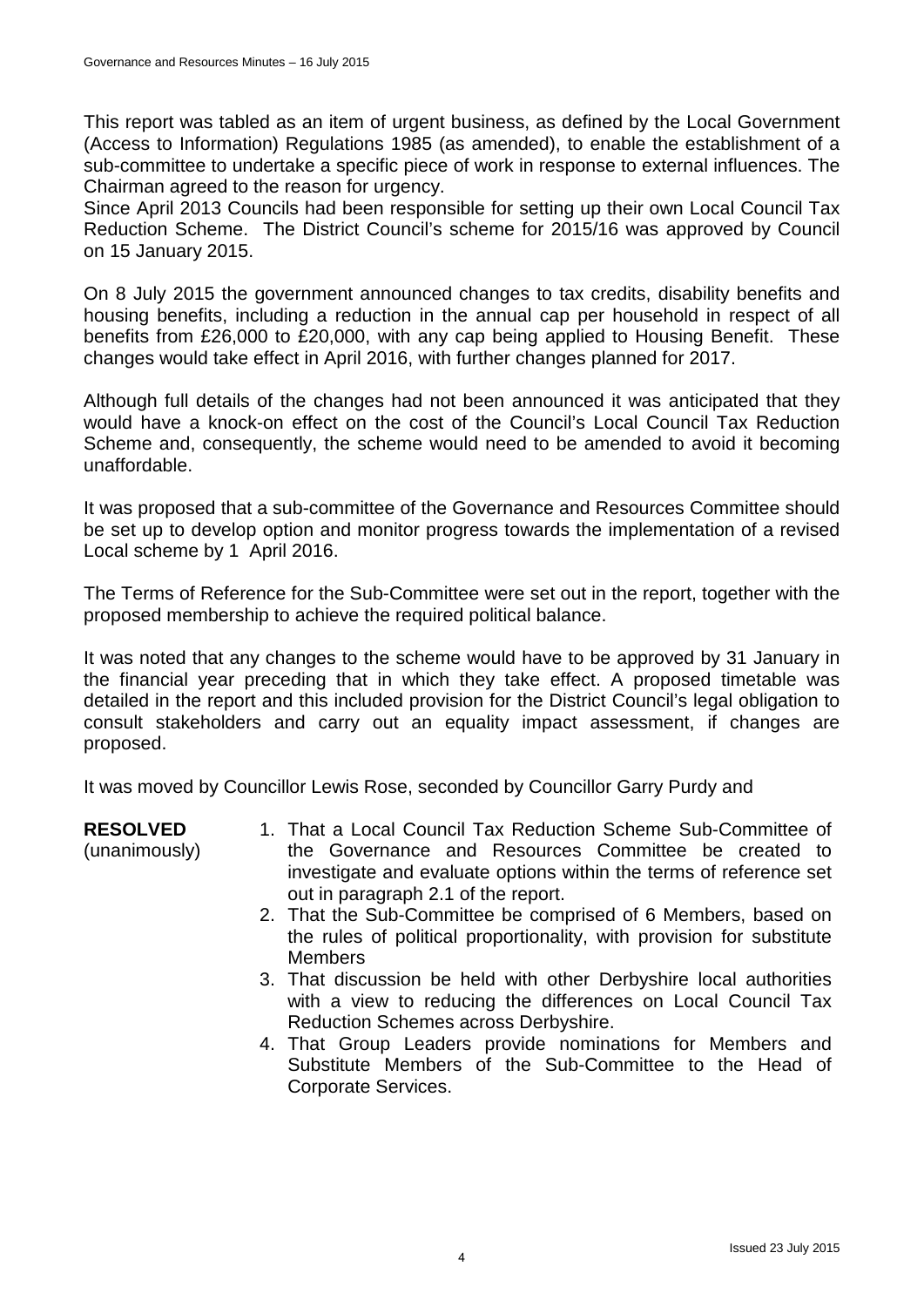## **74/15 – INTERNAL AUDIT REPORTS CONCLUDED UNDER THE 2014/2015 OPERATIONAL AUDIT PLAN AND FOLLOW UP OF PREVIOUS RECOMMENDATIONS**

The Interim Head of the Internal Audit Consortium presented a report that provided a summary of Internal Audit Reports issued between 31 January and 22 May 2015, with responses to the recommendations made, and also detailed outstanding audit recommendations from previous years.

Only one of the eight reports issued in 2015 had an unsatisfactory opinion. This related to Arc Leisure, Matlock and the main issues were detailed in the report. Jenny Williams confirmed that all 17 recommendations made had been accepted and the majority had already been implemented. There was no indication of fraud.

It was moved by Councillor Lewis Rose, seconded by Councillor Steve Flitter and

**RESOLVED** (unanimously) That the findings and conclusions of the internal audit reviews and follow up of the implementation of previous recommendations be noted. That the appreciation of the Committee for the work of Internal Audit be noted.

# **75/15 – INTERNAL AUDIT ANNUAL REPORT 2014/15**

This annual report summarised the work undertaken by Internal Audit during 2014/15, provided an opinion that internal control systems were working satisfactorily or well and noted that Data Protection had been raised as an issue in the Annual Governance Statement because some of the planned actions had not yet been implemented.

The report also noted that 91.4% of planned audits had been completed during the year with only 3 being deferred due to management requests or reviews taking place. Appendix 3 to the report provided details of progress against an improvement plan designed to ensure compliance with Public Sector Internal Audit Standards. Quality Control measures had been implemented to ensure compliance with PS/AS.

Finally, it was considered that the requirements of the Audit Charter, approved by the Corporate Committee in September 2014, had been met.

It was moved by Councillor Garry Purdy, seconded by Councillor Steve Flitter and

**RESOLVED** (unanimously) That the Internal Audit Annual Report for 2015/15 be noted.

### **76/15 – INFORMATION GOVERNANCE FRAMEWORK AND STATEGY 2015/16**

This report set out the reasons why it is necessary for the District Council to have an Information Governance Strategy and Framework to set out the requirements, standards and best practice to be applied to the handling of information.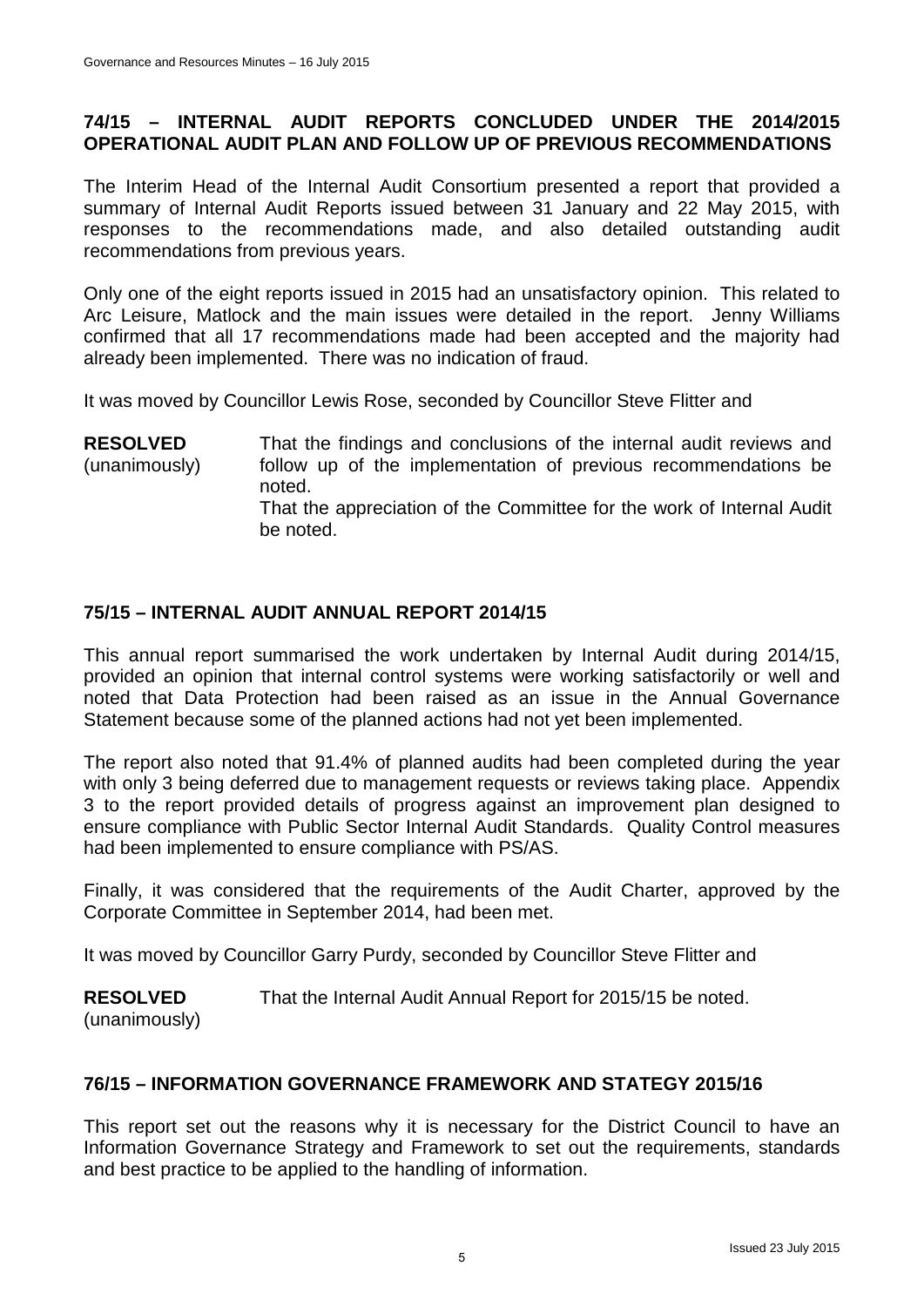The draft Framework and Strategy for 2015-2018 was appended to the report and this included:

- Key principles designed to set the direction of the Information Governance Strategy
- Ownership and governance arrangements
- The need to produce guidance and to raise awareness on data protection/information governance issues across all employees and members. Mandatory training is recommended and information will be made available on the intranet.
- A requirement to produce a comprehensive Information Asset Register
- A need for the Document Retention Policy to be brought to the attention of all employees and members
- The need for further work on storage and archiving
- Consideration of the introduction of an Information Classification System, a System of Protective Marking and Encryption of emails.

An Information Governance Board, established in 2014, met quarterly and was responsible for setting the direction for information governance and monitoring the Council's performance in this area.

As reported previously in the agenda an Internal Audit Review had concluded that data protection arrangements were unsatisfactory and an action plan had been agreed. It was expected that all actions would be complete by 31 October 2015.

It was moved by Councillor Garry Purdy, seconded by Councillor Irene Ratcliffe and

**RESOLVED** (unanimously) That the Derbyshire Dales Information Governance Framework and Strategy 2015/2018 be adopted.

# **77/15 – REVENUES AND BENEFITS SERVICES AND INVOICE PROCESSING CONTRACT – PERFORMANCE REPORT**

The District Council transferred its Revenues and Benefits and Invoice Processing services to Avarto on 1 June 2013, with the contract period running until October 2020.

The report showed performance to date against the Key Performance Indicators that were included in the Service Level Agreement with Avarto. All targets had been met with the exception of the percentage of council tax collected within the year. This target had been missed by 0.1% in 2013/14 but the Council had not enforced the financial penalty as the shortfall was marginal and factors beyond the control of Avarto had contributed to this.

The contract was on track to realise the predicted saving of £84,000 per annum until 2020.

It was moved by Councillor Lewis Rose, seconded by Councillor Colin Swindell and

**RESOLVED** That the report be noted.

(unanimously)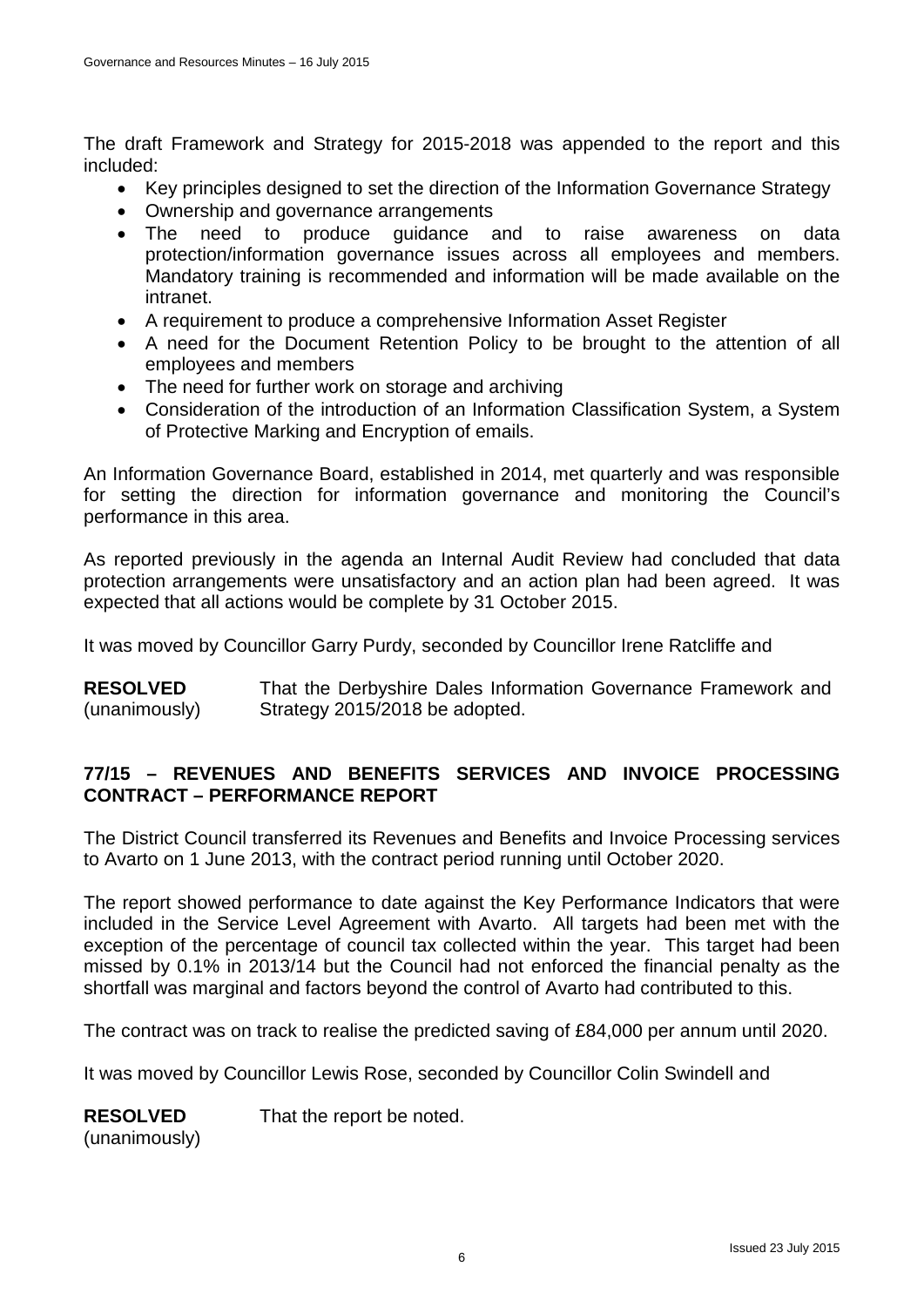### **78/15 – PROMOTING EQUALITY – EQUALITY PLAN 2015 – 2016**

The Committee considered a report that set out the District Council's Equality Plan for 2015/16 and report performance against the plan for the previous year. The purpose of the plans is to set out how the District Council will meet its public sector equality duties. These comprise both a general equality duty and specific equality duties and the main requirements of each were set out in the report.

It was moved by Councillor Colin Swindell, seconded by Councillor Alyson Hill and

### **RESOLVED**

(unanimously)

- 1. That the updated equality information published in January 2015 be noted.
- 2. That progress towards the District Council's equality objectives during 2014-2015 be noted.
- 3. That Priority Equality Impact Assessments for 2014/2015 be noted
- 4. That the Equality Plan 2015 2016 be approved.

### **79/15 – RISK MANAGEMENT – CHIEF EXECUTIVE'S ANNUAL REPORT**

The Chief Executive's Annual Risk Management Report is a requirement of the District Council's Risk Management Strategy and includes the current risk management arrangements and details of how Key Strategic Risks are being managed.

The report described the processes and working practices that had been embedded, following an extensive review and refresh exercise during 2013, to ensure risk management arrangements continued to be effective, timely and fit for purpose, providing the Council with the correct levels of insight and support in relation to its risk exposure.

It was moved by Councillor Albert Catt, seconded by Councillor Steve Flitter and

**RESOLVED** That the report be noted.

(unanimously)

### **80/15 – JOINT ICT SERVICE STRATEGY 2014-2017 AND DDDC ICT STRATEGY 2015- 2018**

The District Council is part of the Joint ICT Service which is a shared service partnership between three district councils: Bolsover, Derbyshire Dales and North East Derbyshire. The Joint ICT Service started on 1 January 2010, with Bolsover joining on 1 January 2011. A Service Level Agreement governs the Joint ICT Service, and there is a Joint Management Team (officers) and Shared Service Committee (members) providing oversight.

It was noted that the Joint ICT Strategy had expired and the draft strategy, appended to the report had already been adopted by the other partners. The Draft Strategy sets out the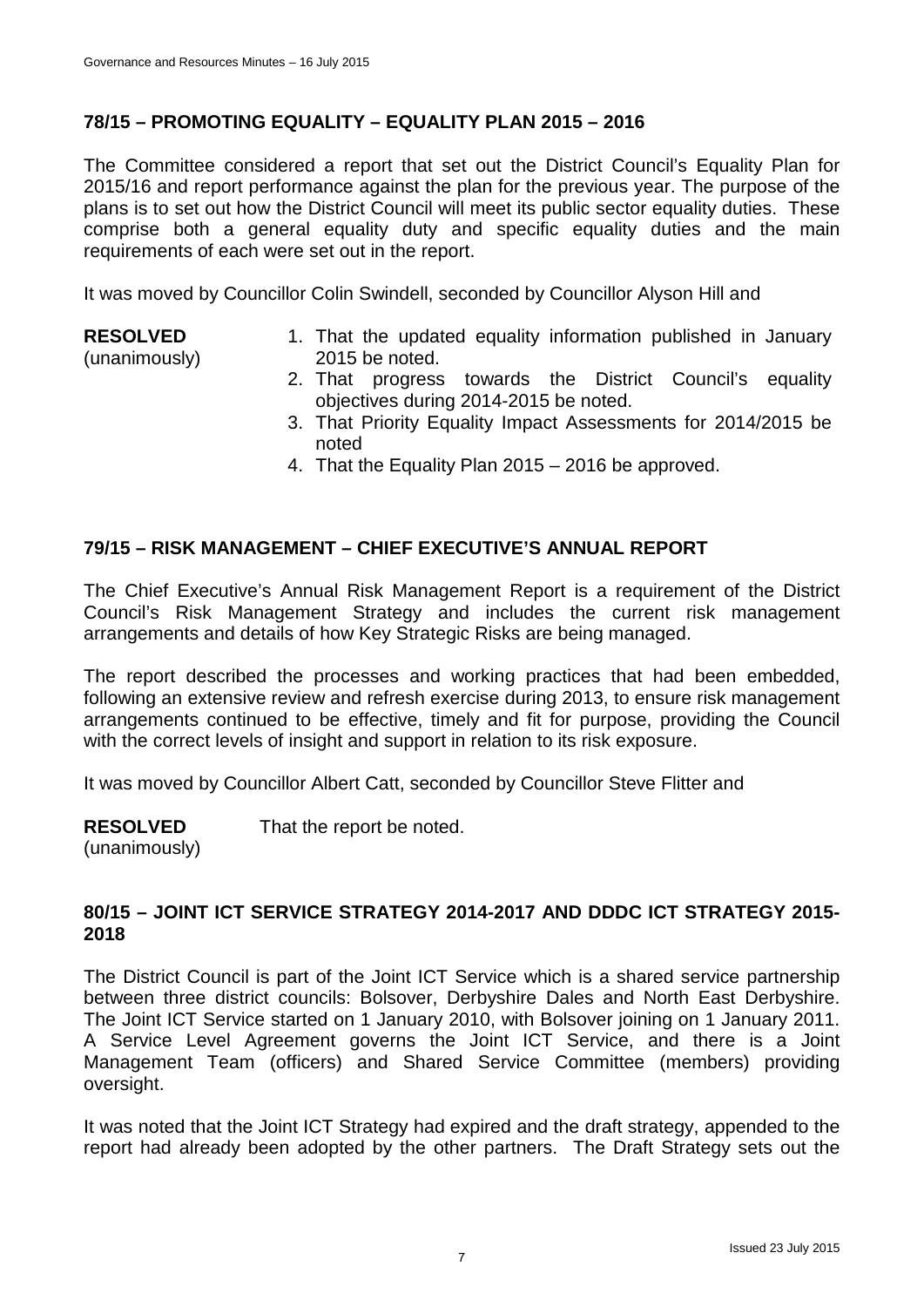framework for delivery and management of the joint service and focusses on the transformation agenda or channel shift. The key points were detailed in the report.

The draft Derbyshire Dales ICT strategy was also appended to the report. This councilspecific strategy focused on the service improvements, both in systems and hardware that the District Council will be seeking to make over the next two years. It highlighted services where IT-related improvements were sought, and areas where technology would need to be replaced due to expiry of licences or simply becoming obsolete. Other opportunities are were also detailed. Again, the key points were detailed in the report.

It was moved by Councillor Lewis Rose, seconded by Councillor Albert Catt and

**RESOLVED** (unanimously) 1. That the Joint ICT Service Strategy 2014-2017 be adopted. 2. That the Derbyshire Dales District Council ICT Strategy 2015- 2018 be adopted.

> 3. That Council be requested to approve the funding for the ICT Investment Plan from the Technology Renewals Reserve and the Invest to Save Reserve

### **81/15 – PROPOSAL TO CLOSE THE TOWN HALL BETWEEN CHRISTMAS AND NEW YEAR**

The Committee considered a report that proposed the closure of the Town Hall, annually, for the three working days between the Christmas and New Year Bank Holidays.

The report detailed consultation that had taken place with staff and the report detailed the service delivery issues that had been considered in making the recommendation for closure.

It was moved by Councillor Jean Monks, seconded by Councillor Colin Swindell and

**RESOLVED** (unanimously) That the Town Hall be closed between Christmas and New Year, annually.

### **82/15 – PROPOSAL TO END WEEKLY PAY AND FOR ALL STAFF TO BE PAID MONTHLY**

The Committee considered a report that proposed ending weekly pay for all employees and moving those who are currently paid weekly to monthly pay. This change would affect 134 staff, in total, and 73 of those had already agreed to the change. The report detailed the ongoing consultation, advice and support available to staff affected by the change.

The Joint Consultative Group had considered the issue and had recommended that the move to monthly pay should go ahead.

A deadline of 6 December 2015 had been set for voluntary moves to monthly pay. If any staff had not agreed to the change by that date a collective agreement would be sought